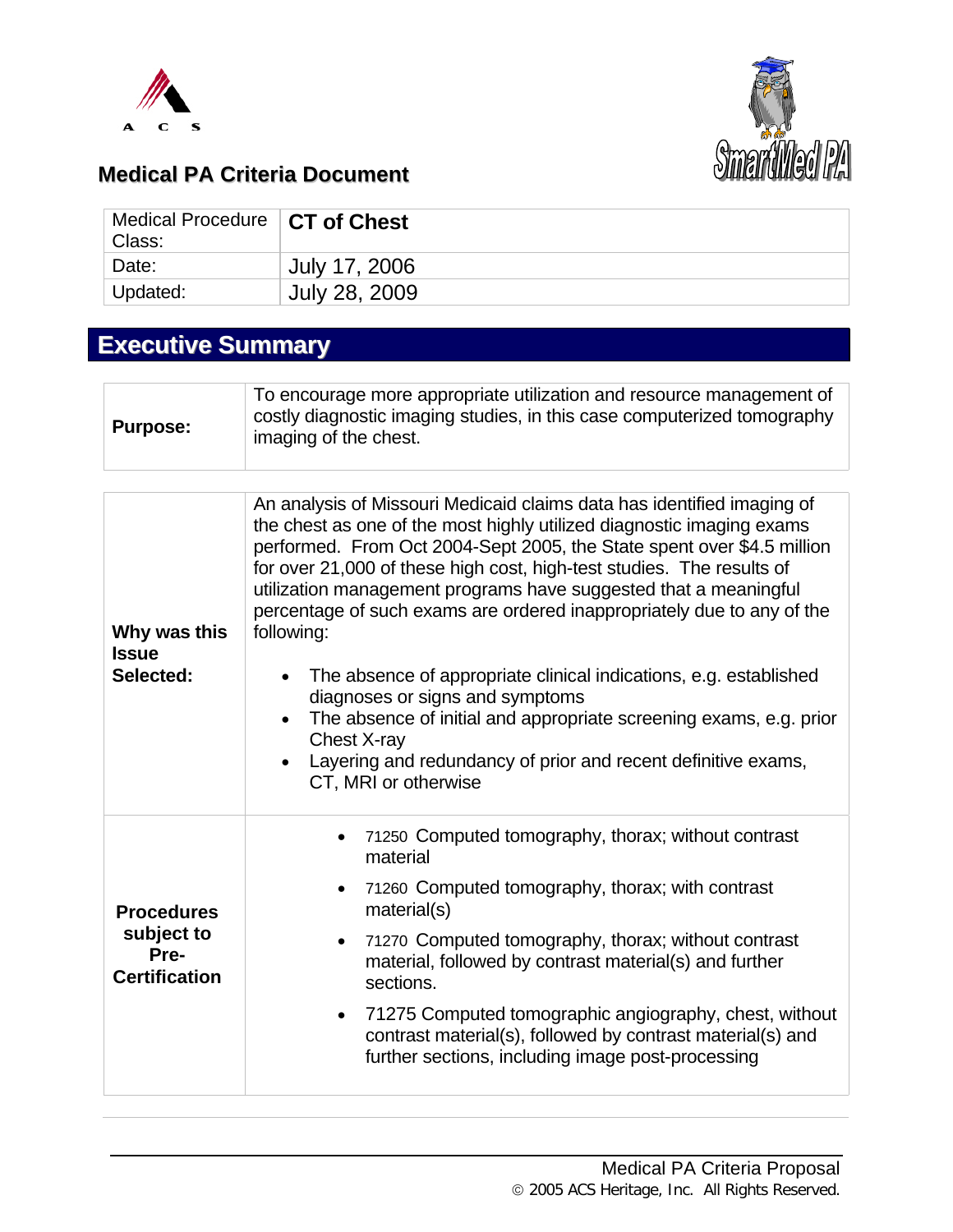| <b>Setting &amp;</b><br><b>Population:</b> | All Medicaid fee-for-service patients                               |                                                 |
|--------------------------------------------|---------------------------------------------------------------------|-------------------------------------------------|
| Type of<br>Criteria:                       | <b>Increased risk of ADE</b><br>$\boxtimes$ Appropriate Indications | $\Box$ Non-Preferred Agent                      |
| <b>Data Sources:</b>                       | <b>Only administrative</b><br>databases                             | $\boxtimes$ Databases + Prescriber-<br>supplied |
| <b>Setting &amp; Population</b>            |                                                                     |                                                 |

- Procedure Group for review: Computed Tomography of the Chest
- Age range: All patients

#### **Approval Criteria**

- Diagnosis of Pneumonia with > 4 weeks of antibiotic therapy
- Pulmonary Embolus, Hemoptysis or Superior Vena Cava Syndrome without history of CT Chest in previous 6 weeks
- Diagnosis of Suspected or known tumor
- Documented Lung Screening
- Emergency/Trauma claims and Inpatient claims will not require above criteria

### **Approval Diagnoses (Appendix A)**

|                                                     | <b>Submitted ICD-9 Diagnoses</b> | Date Range |
|-----------------------------------------------------|----------------------------------|------------|
| Malignant neoplasm associated with transplant organ | 199.2                            | 12 months  |
| Plasma cell leukemia, in relapse                    | 203.12                           | 12 months  |
| Other immunoproliferative neoplasms, in relapse     | 203.82                           | 12 months  |
| Acute lymphoid leukemia, in relapse                 | 204.02                           | 12 months  |
| Chronic lymphoid leukemia, in relapse               | 204.12                           | 12 months  |
| Subacute lymphoid leukemia, in relapse              | 204.22                           | 12 months  |
| Other lymphoid leukemia, in relapse                 | 204.82                           | 12 months  |
| Unspecified lymphoid leukemia, in relapse           | 204.92                           | 12 months  |
| Acute myeloid leukemia, in relapse                  | 205.02                           | 12 months  |
| Chronic myeloid leukemia, in relapse                | 205.12                           | 12 months  |
| Subacute myeloid leukemia, in relapse               | 205.22                           | 12 months  |
| Myeloid sarcoma, in relapse                         | 205.32                           | 12 months  |
| Other myeloid leukemia, in relapse                  | 205.82                           | 12 months  |
| Unspecified myeloid leukemia, in relapse            | 205.92                           | 12 months  |
| Acute monocytic leukemia, in relapse                | 206.02                           | 12 months  |
| Chronic monocytic leukemia, in relapse              | 206.12                           | 12 months  |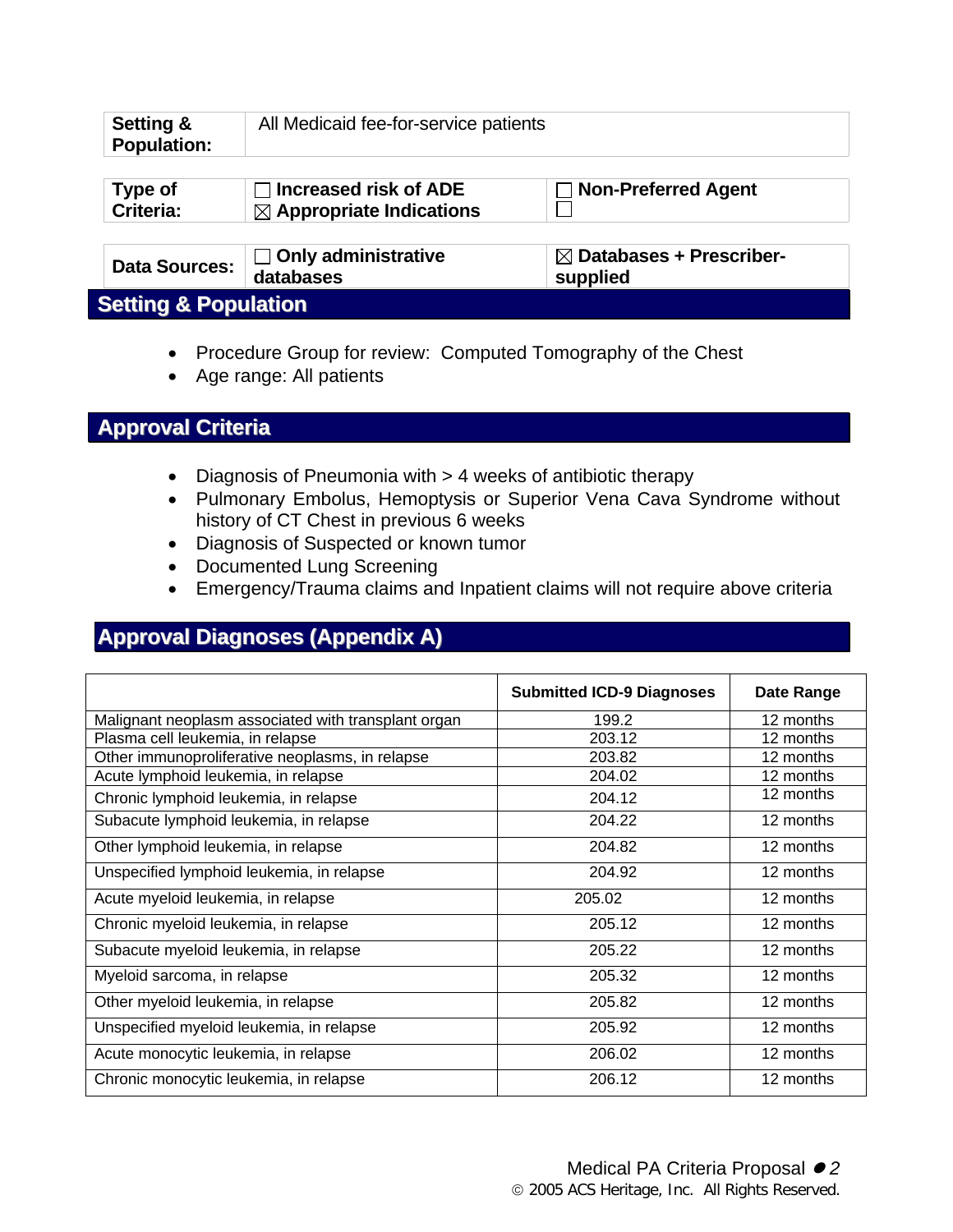| Subacute monocytic leukemia, in relapse                                  | 206.22 | 12 months              |
|--------------------------------------------------------------------------|--------|------------------------|
| Other monocytic leukemia, in relapse                                     | 206.82 | 12 months              |
| Unspecified monocytic leukemia, in relapse                               | 206.92 | 12 months              |
| Acute erythremia and erythroleukemia, in relapse                         | 207.02 | 12 months              |
| Chronic erythremia, in relapse                                           | 207.12 | 12 months              |
| Megakaryocytic leukemia, in relapse                                      | 207.22 | 12 months              |
| Other specified leukemia, in relapse                                     | 207.82 | 12 months              |
| Acute leukemia of unspecified cell type, in relapse                      | 208.02 | 12 months              |
| Chronic leukemia of unspecified cell type, in relapse                    | 208.12 | 12 months              |
| Subacute leukemia of unspecified cell type, in relapse                   | 208.22 | 12 months              |
| Other leukemia of unspecified cell type, in relapse                      | 208.82 | 12 months              |
| Unspecified leukemia, in relapse                                         | 208.92 | 12 months              |
| Malignant carcinoid tumor of the small intestine,<br>unspecified portion | 209.00 | 12 months              |
| Malignant carcinoid tumor of the duodenum                                | 209.01 | 12 months              |
| Malignant carcinoid tumor of the jejunum                                 | 209.02 | 12 months              |
| Malignant carcinoid tumor of the ileum                                   | 209.03 | 12 months              |
| Malignant carcinoid tumor of the large intestine,<br>unspecified portion | 209.10 | 12 months              |
| Malignant carcinoid tumor of the appendix                                | 209.11 | 12 months              |
| Malignant carcinoid tumor of the cecum                                   | 209.12 | 12 months              |
| Malignant carcinoid tumor of the ascending colon                         | 209.13 | 12 months              |
| Malignant carcinoid tumor of the transverse colon                        | 209.14 | 12 months              |
| Malignant carcinoid tumor of the descending colon                        | 209.15 | 12 months              |
| Malignant carcinoid tumor of the sigmoid colon                           | 209.16 | 12 months              |
| Malignant carcinoid tumor of the rectum                                  | 209.17 | 12 months              |
| Malignant carcinoid tumor of unknown primary site                        | 209.20 | 12 months              |
| Malignant carcinoid tumor of the bronchus and lung                       | 209.21 | $\overline{12}$ months |
| Malignant carcinoid tumor of the thymus                                  | 209.22 | 12 months              |
| Malignant carcinoid tumor of the stomach                                 | 209.23 | 12 months              |
| Malignant carcinoid tumor of the kidney                                  | 209.24 | 12 months              |
| Malignant carcinoid tumor of foregut, not otherwise<br>specified         | 209.25 | 12 months              |
| Malignant carcinoid tumor of midgut, not otherwise<br>specified          | 209.26 | 12 months              |
| Malignant carcinoid tumor of hindgut, not otherwise<br>specified         | 209.27 | 12 months              |
| Malignant carcinoid tumor of other sites                                 | 209.29 | 12 months              |
| Malignant poorly differentiated neuroendocrine<br>carcinoma, any site    | 209.30 | 12 months              |
| Ventilator associated pneumonia                                          | 997.31 | 12 months              |
| Other respiratory complications                                          | 997.39 | 12 months              |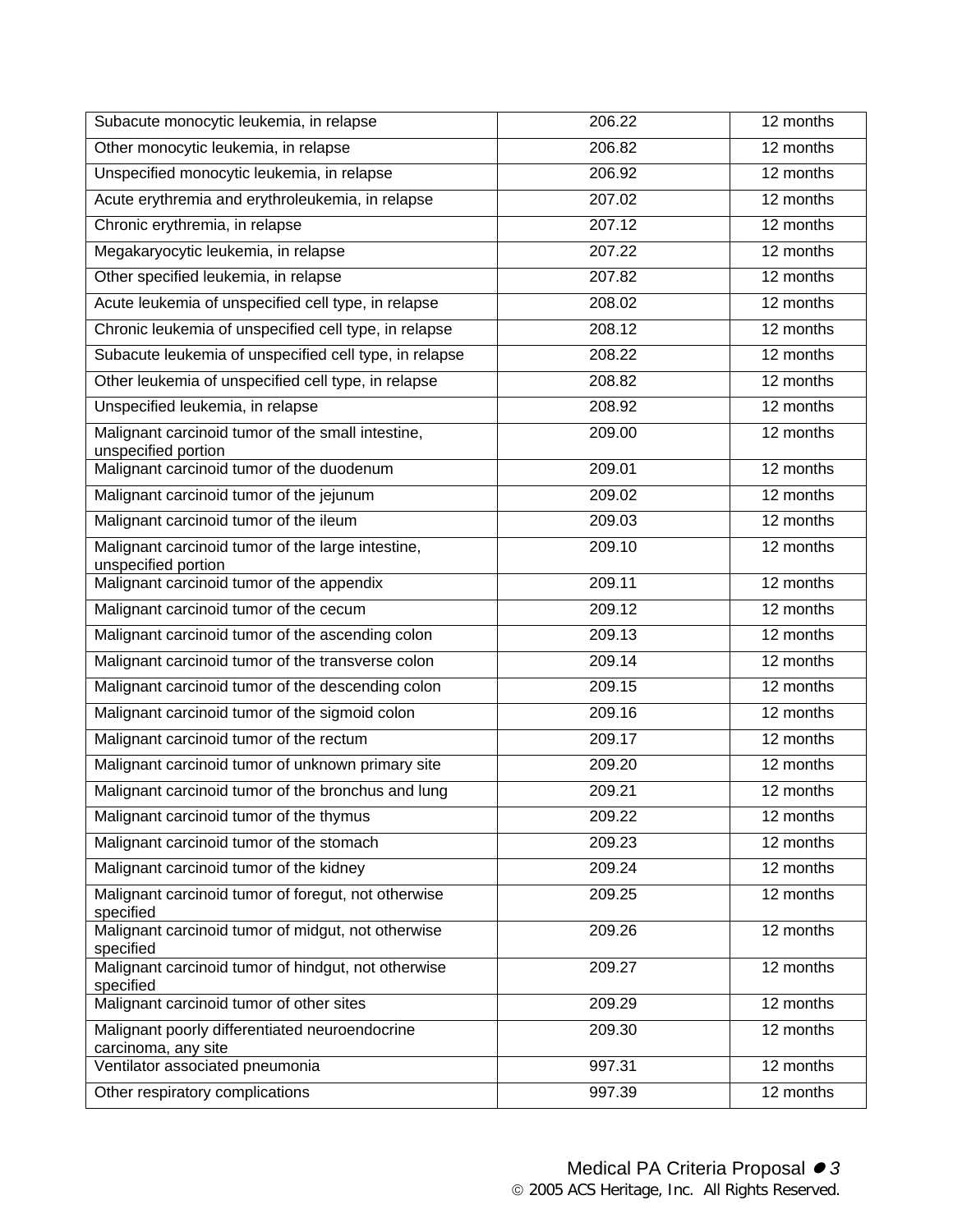| Malignant Neoplasm of Esophagus                               | 150  | 12 months              |
|---------------------------------------------------------------|------|------------------------|
| Malignant Neoplasm of Stomach                                 | 151  | 12 months              |
| Malignant Neoplasm of Small Intestine including Duod          | 152  | 12 months              |
| Malignant Neoplasm of Colon                                   | 153  | 12 months              |
| Malignant Neoplasm Rectum Rectosigmoid Junct                  | 154  | 12 months              |
| Malignant Neoplasm of Liver and Intrahep                      | 155  | 12 months              |
| Malignant Neoplasm Gallbladder & Extrahepa                    | 156  | $\overline{12}$ months |
| Malignant Neoplasm of Pancreas                                | 157  | 12 months              |
| Malignant Neoplasm of Retroperitoneum & PE                    | 158  | 12 months              |
| Malignant Neoplasm Digestive, Organs& Pancreas-oth<br>site    | 159  | 12 months              |
| Malignant Neoplasm Nasal Cavities Mid Ear & Acss              | 160  | 12 months              |
| Malignant Neoplasm of Larynx                                  | 161  | 12 months              |
| Malignant Neoplasm of Trachea Bronchus A                      | 162  | 12 months              |
| Malignant Neoplasm of Pleura                                  | 163  | 12 months              |
| Malignant Neoplasm of Thymus Heart & Media                    | 164  | 12 months              |
| Malignant Neoplasm-other III - Def /Resp Sys -<br>Intrathorac | 165  | 12 months              |
| Malignant Neoplasm of Cervical Esophagus                      | 1500 | 12 months              |
| Malignant Neoplasm of Thoracic Esophagus                      | 1501 | 12 months              |
| Malignant Neoplasm of Abdominal Esophagus                     | 1502 | 12 months              |
| Malignant Neoplasm of Upper Third of Esophagus                | 1503 | 12 months              |
| Malignant Neoplasm of Middle Third of Esophagus               | 1504 | 12 months              |
| Malignant Neoplasm of Lower Third of Esophagus                | 1505 | 12 months              |
| Malignant Neoplasm Other Spec Part Esophagus                  | 1508 | 12 months              |
| Malignant Neoplasm of Esophagus unspecified                   | 1509 | 12 months              |
| Malignant Neoplasm of Cardia                                  | 1510 | 12 months              |
| Malignant Neoplasm of Plyorus                                 | 1511 | 12 months              |
| Malignant Neoplasm of Pyloric Antrum                          | 1512 | 12 months              |
| Malignant Neoplasm of Fundus of Stomach                       | 1513 | 12 months              |
| Malignant Neoplasm of Body of Stomach                         | 1514 | 12 months              |
| Malignant Neoplasm Lesser Curv Stomach U                      | 1515 | 12 months              |
| Malignant Neoplasm Greater Curv Stomach                       | 1516 | 12 months              |
| Malignant Neoplasm Other Specified Sites                      | 1518 | 12 months              |
| Malignant Neoplasm of Stomach Unspecified                     | 1519 | 12 months              |
| Malignant Neoplasm of Duodenum                                | 1520 | 12 months              |
| Malignant Neoplasm of Jejunum                                 | 1521 | 12 months              |
| Malignant Neoplasm of Ileum                                   | 1522 | 12 months              |
| Malignant Neoplasm of Meckels Diverticul                      | 1523 | 12 months              |
| Malignant Neoplasm Other Spec Sites Small Intestine           | 1528 | 12 months              |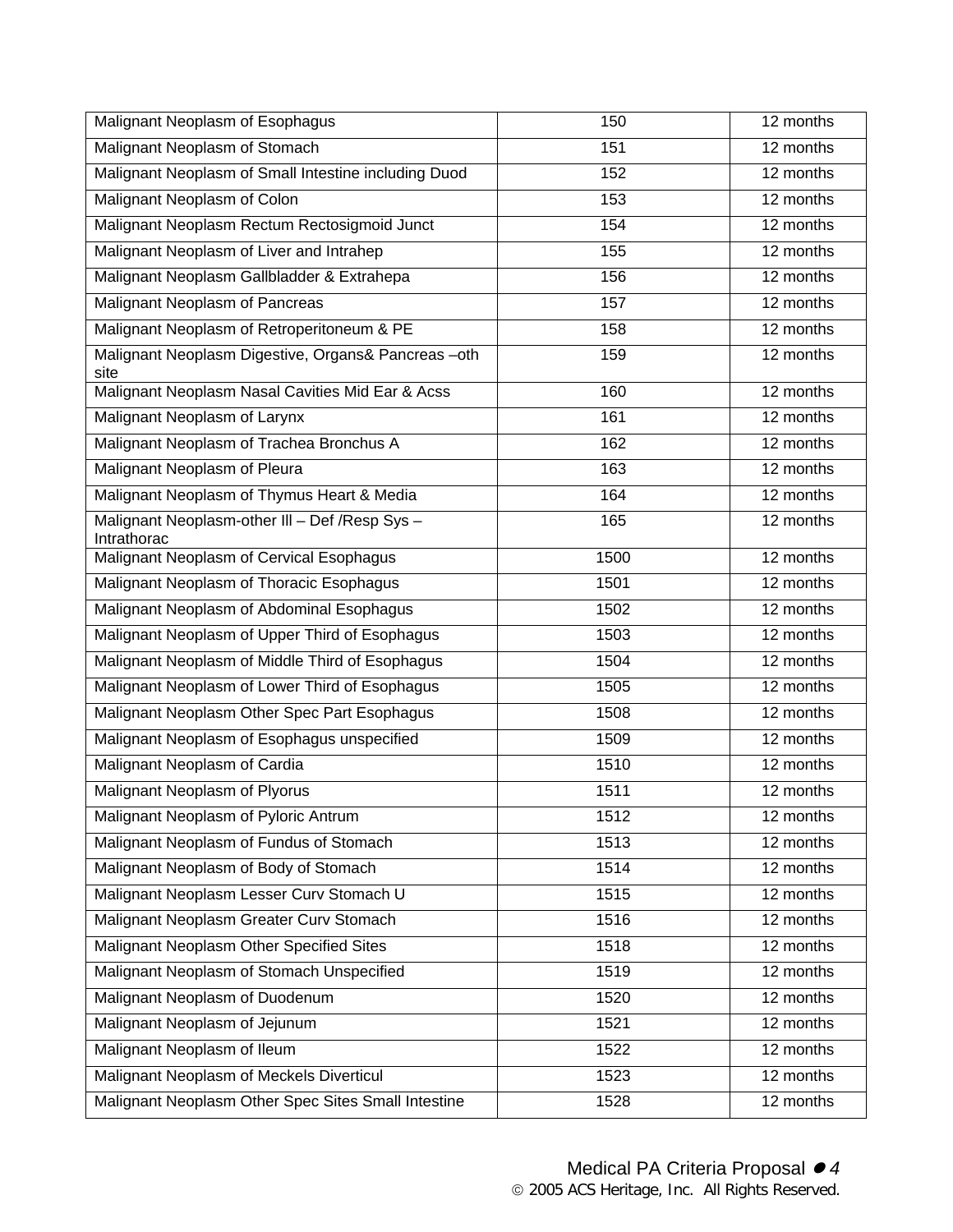| Malignant Neoplasm Small Intestine Unspecified                      | 1529 | 12 months              |
|---------------------------------------------------------------------|------|------------------------|
| Malignant Neoplasm of Hepatic Flexure                               | 1530 | $\frac{1}{2}$ months   |
| Malignant Neoplasm of Transverse Colon                              | 1531 | 12 months              |
| Malignant Neoplasm of Descending Colon                              | 1532 | 12 months              |
| Malignant Neoplasm of Sigmoid Colon                                 | 1533 | 12 months              |
| Malignant Neoplasm of Cecum                                         | 1534 | 12 months              |
| Malignant Neoplasm of Appendix                                      | 1535 | 12 months              |
| Malignant Neoplasm of Ascending Colon                               | 1536 | 12 months              |
| Malignant Neoplasm of Splenic Flexure                               | 1537 | 12 months              |
| Malignant Neoplasm Other Spec Sites Large Intestine                 | 1538 | 12 months              |
| Malignant Neoplasm of Colon Unspecified                             | 1539 | 12 months              |
| Malignant Neoplasm of Rectosigmoid Junct                            | 1540 | 12 months              |
| Malignant Neoplasm of Rectum                                        | 1541 | 12 months              |
| Malignant Neoplasm of Anal Canal                                    | 1542 | 12 months              |
| Malignant Neoplasm of Anus Unspecified S                            | 1543 | 12 months              |
| Malignant Neoplasm Other Site Rect Rectosigmoid Junct               | 1548 | 12 months              |
| Malignant Neoplasm of Liver Primary                                 | 1550 | 12 months              |
| Malignant Neoplasm of Intrahepatic Bile                             | 1551 | $\overline{12}$ months |
| Malignant Neoplasm Liver Not Spec As Pri                            | 1552 | 12 months              |
| Malignant Neoplasm of Gallbladder                                   | 1560 | $\frac{1}{2}$ months   |
| Malignant Neoplasm of Extrahepatic Bile                             | 1561 | 12 months              |
| Malignant Neoplasm of Ampulla of Vater                              | 1562 | 12 months              |
| Malignant Neoplasm Other Spec Site GB & Extrahepatic<br><b>Bile</b> | 1568 | 12 months              |
| Malignant Neoplasm Biliary Tract Part Unspecified                   | 1569 | 12 months              |
| Malignant Neoplasm of Head of Pancreas                              | 1570 | 12 months              |
| Malignant Neoplasm of Body of Pancreas                              | 1571 | 12 months              |
| Malignant Neoplasm of Tail of Pancreas                              | 1572 | 12 months              |
| Malignant Neoplasm of Pancreatic Duct                               | 1573 | 12 months              |
| Malignant Neoplasm of Islets of Langerha                            | 1574 | 12 months              |
| Malignant Neoplasm Other Spec Sites Pancreas                        | 1578 | 12 months              |
| Malignant Neoplasm of Pancreas Part Unspecified                     | 1579 | 12 months              |
| Malignant Neoplasm of Retroperitoneum                               | 1580 | 12 months              |
| Malignant Neoplasm Specified Parts Peritoneum                       | 1588 | 12 months              |
| Malignant Neoplasm of Peritoneum Unspecified                        | 1589 | 12 months              |
| Malignant Neoplasm Intestinal Tract Part                            | 1590 | 12 months              |
| Malignant Neoplasm of Spleen NEC                                    | 1591 | 12 months              |
| Malignant Neoplasm Other Site Digest System & Intra-A               | 1598 | 12 months              |
| Malignant Neoplasm III-Defind Site Digestive Organ                  | 1599 | 12 months              |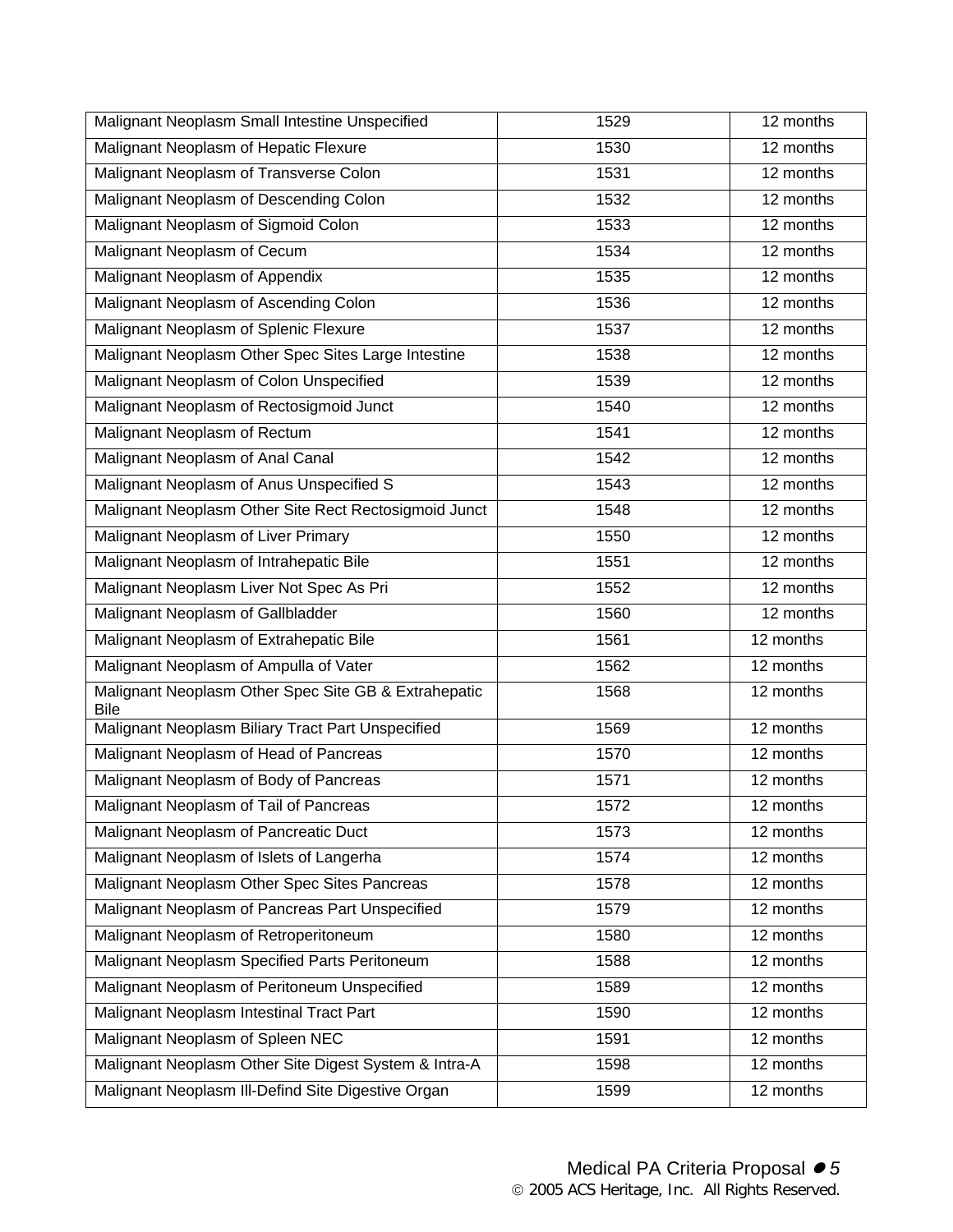| Malignant Neoplasm of Nasal Cavities                         | 1600  | 12 months |
|--------------------------------------------------------------|-------|-----------|
| Malignant Neoplasm Auditry Tube Mid Ear & Mastoid Air        | 1601  | 12 months |
| Malignant Neoplasm of Maxillary Sinus                        | 1602  | 12 months |
| Malignant Neoplasm of Ethmoidal Sinus                        | 1603  | 12 months |
| Malignant Neoplasm of Frontal Sinus                          | 1604  | 12 months |
| Malignant Neoplasm of Sphenoidal Sinus                       | 1605  | 12 months |
| Malignant Neoplasm Other Sites - Nasal Cav/Mid Ear           | 1608  | 12 months |
| Malignant Neoplasm Nasal Cavi/Mid Ear & ACSS Sinus<br>Unspec | 1609  | 12 months |
| Malignant Neoplasm of Glottis                                | 1610  | 12 months |
| Malignant Neoplasm of Supraglottis                           | 1611  | 12 months |
| Malignant Neoplasm of Subglottis                             | 1612  | 12 months |
| Malignant Neoplasm of Laryngeal Cartilage                    | 1613  | 12 months |
| Malignant Neoplasm Other Specified Sites                     | 1618  | 12 months |
| Malignant Neoplasm of Larynx Unspecified                     | 1619  | 12 months |
| Malignant Neoplasm of Trachea                                | 1620  | 12 months |
| Malignant Neoplasm of Main Bronchus                          | 1622  | 12 months |
| Malignant Neoplasm Upper Lobe Bronchus O                     | 1623  | 12 months |
| Malignant Neoplasm Middle Lobe Bronchus                      | 1624  | 12 months |
| Malignant Neoplasm Lower Lobe Bronchus                       | 1625  | 12 months |
| Malignant Neoplasm Other Parts Bronchus                      | 1628  | 12 months |
| Malignant Neoplasm of Bronchus & Lung Unspecified            | 1629  | 12 months |
| Malignant Neoplasm of Parietal Pleura                        | 1630  | 12 months |
| Malignant Neoplasm of Visceral Pleura                        | 1631  | 12 months |
| Malignant Neoplasm Other Specified Sites                     | 1638  | 12 months |
| Malignant Neoplasm of Pleura Unspecified                     | 1639  | 12 months |
| Malignant Neoplasm of Thymus                                 | 1640  | 12 months |
| Malignant Neoplasm of Heart                                  | 1641  | 12 months |
| Malignant Neoplasm of Anterior Mediastin                     | 1642  | 12 months |
| Malignant Neoplasm of Posterior Mediastin                    | 1643  | 12 months |
| Malignant Neoplasm of Other Parts of Mediastin               | 1648  | 12 months |
| Malignant Neoplasm Medmalignant Neoplasm                     | 1649  | 12 months |
| Malignant Neoplasm Upper Resp Tract Part Unspec              | 1650  | 12 months |
| Malignant Neoplasm Other Site within Resp Sys & Intrath      | 1658  | 12 months |
| Malignant Neoplasm ILL - Defind Site within Res              | 1659  | 12 months |
| Malignant Neoplasm Cervical Esophagus                        | 15000 | 12 months |
| Malignant Neoplasm Thoracic Esophagus                        | 15010 | 12 months |
| Malignant Neoplasm Abdominal Esophagus                       | 15020 | 12 months |
| Malignant Neoplasm Upper 3 <sup>rd</sup> Esophagus           | 15030 | 12 months |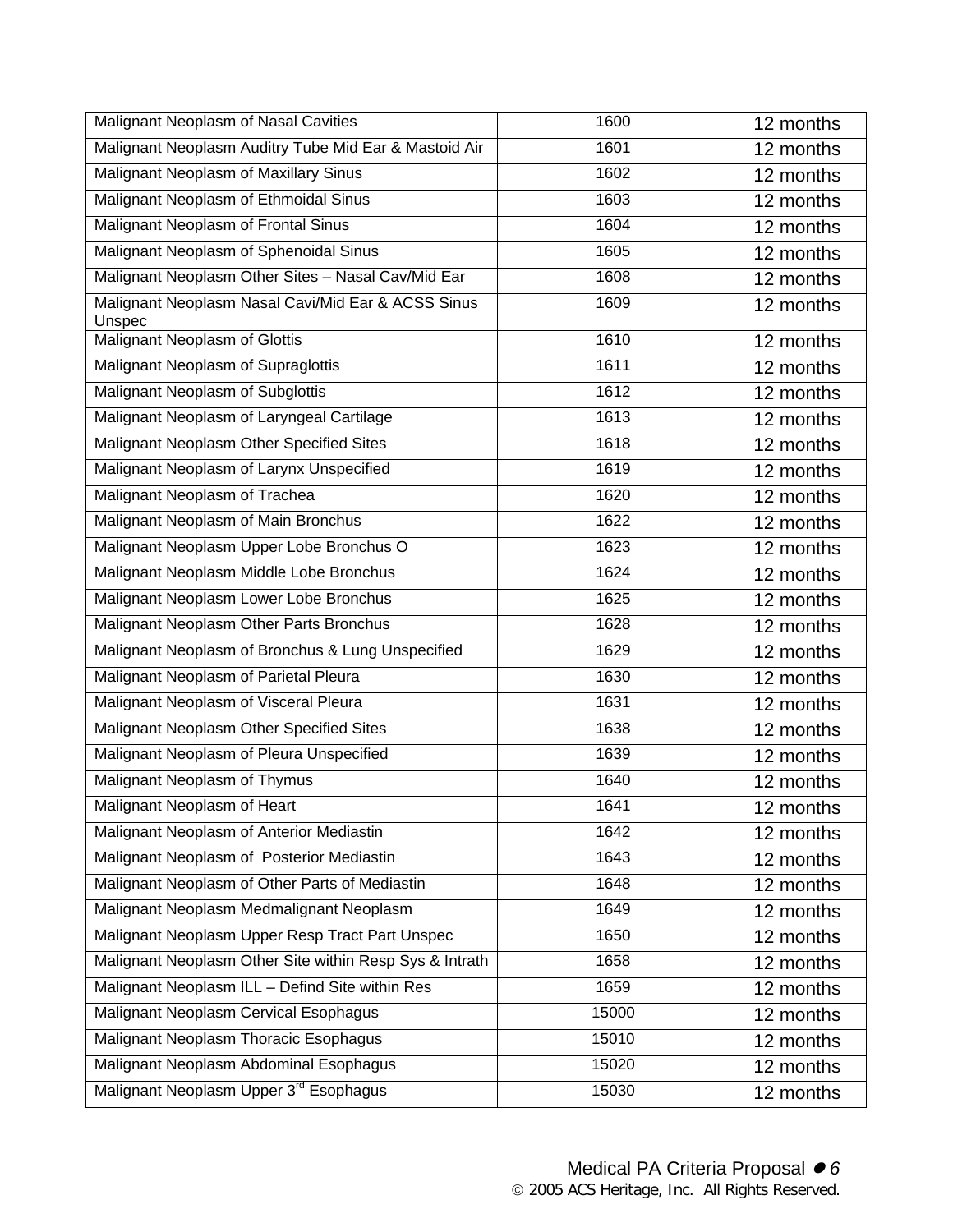| Malignant Neoplasm Middle 3 <sup>rd</sup> Esophagus | 15040 | 12 months |
|-----------------------------------------------------|-------|-----------|
| Malignant Neoplasm Lower 3 <sup>rd</sup> Esophagus  | 15050 | 12 months |
| Malignant Neoplasm Esophagus NEC                    | 15080 | 12 months |
| Malignant Neoplasm Esophagus NOS                    | 15090 | 12 months |
| Malignant Neoplasm Stomach Cardia                   | 15100 | 12 months |
| Malignant Neoplasm Pylorus                          | 15110 | 12 months |
| Malignant Neoplasm Pyloric Antrum                   | 15120 | 12 months |
| Malignant Neoplasm Stomach Fundus                   | 15130 | 12 months |
| Malignant Neoplasm Stomach Body                     | 15140 | 12 months |
| Malignant Neoplasm Stomach Lesser Curv              | 15150 | 12 months |
| Malignant Neoplasm Stomach Great Curv               | 15160 | 12 months |
| Malignant Neoplasm Stomach NEC                      | 15180 | 12 months |
| Malignant Neoplasm Stomach NOS                      | 15190 | 12 months |
| Malignant Neoplasm Duodenum                         | 15200 | 12 months |
| Malignant Neoplasm Jejunum                          | 15210 | 12 months |
| Malignant Neoplasm Ileum                            | 15220 | 12 months |
| Malignant Neoplasm Meckel's Divert                  | 15230 | 12 months |
| Malignant Neoplasm Small Bowel NEC                  | 15280 | 12 months |
| Malignant Neoplasm Small Bowel NOS                  | 15290 | 12 months |
| Malignant Neoplasm Hepatic Flexure                  | 15300 | 12 months |
| Malignant Neoplasm Transverse Colon                 | 15310 | 12 months |
| Malignant Neoplasm Descending Colon                 | 15320 | 12 months |
| Malignant Neoplasm Sigmoid Colon                    | 15330 | 12 months |
| <b>Malignant Neoplasm Cecum</b>                     | 15340 | 12 months |
| Malignant Neoplasm Appendix                         | 15350 | 12 months |
| Malignant Neoplasm Ascending Colon                  | 15360 | 12 months |
| Malignant Neoplasm Splenic Flexure                  | 15370 | 12 months |
| Malignant Neoplasm Colon NEC                        | 15380 | 12 months |
| Malignant Neoplasm Colon NOS                        | 15390 | 12 months |
| Malignant Neoplasm Rectosigmoid Jct                 | 15400 | 12 months |
| Malignant Neoplasm Rectum                           | 15410 | 12 months |
| Malignant Neoplasm Anal Canal                       | 15420 | 12 months |
| Malignant Neoplasm Anus NOS                         | 15430 | 12 months |
| Malignant Neoplasm Rectum/Anus NEC                  | 15480 | 12 months |
| Malignant Neoplasm Liver, Primary                   | 15500 | 12 months |
| Malignant Neoplasm Intrahepatic Ducts               | 15510 | 12 months |
| Malignant Neoplasm Liver NOS                        | 15520 | 12 months |
| Malignant Neoplasm Gallbladder                      | 15600 | 12 months |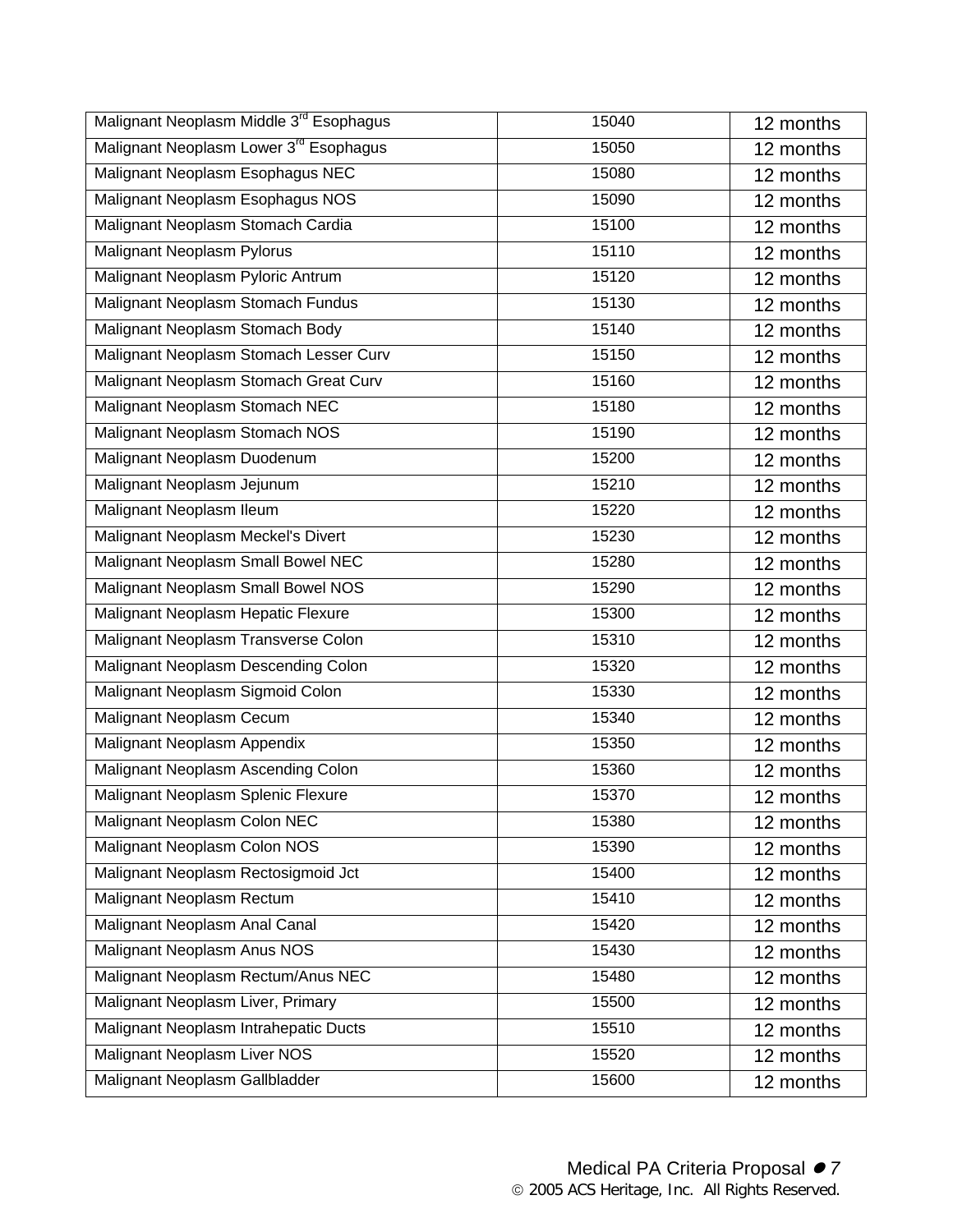| Malignant Neoplasm Extrahepatic Ducts     | 15610 | 12 months |
|-------------------------------------------|-------|-----------|
| Malignant Neoplasm Ampulla of Vater       | 15620 | 12 months |
| Malignant Neoplasm Biliary NEC            | 15680 | 12 months |
| <b>Malignant Neoplasm Biliary NOS</b>     | 15690 | 12 months |
| Malignant Neoplasm Pancreas Head          | 15700 | 12 months |
| Malignant Neoplasm Pancreas Body          | 15710 | 12 months |
| Malignant Neoplasm Pancreas Tail          | 15720 | 12 months |
| Malignant Neoplasm Pancreatic Duct        | 15730 | 12 months |
| Malignant Neoplasm Islet Langerhans       | 15740 | 12 months |
| Malignant Neoplasm Pancreas NEC           | 15780 | 12 months |
| Malignant Neoplasm Pancreas NOS           | 15790 | 12 months |
| Malignant Neoplasm Retroperitoneum        | 15800 | 12 months |
| Malignant Neoplasm Peritoneum NEC         | 15880 | 12 months |
| Malignant Neoplasm Peritoneum NOS         | 15890 | 12 months |
| Malignant Neoplasm Intestine NOS          | 15900 | 12 months |
| Malignant Neoplasm Spleen NEC             | 15910 | 12 months |
| Malignant Neoplasm Gl/Intra-Abd NEC       | 15980 | 12 months |
| Malignant Neoplasm GI Tract ill-def       | 15990 | 12 months |
| Malignant Neoplasm Nasal Cavities         | 16000 | 12 months |
| Malignant Neoplasm Middle Ear             | 16010 | 12 months |
| <b>Malignant Neoplasm Maxillary Sinus</b> | 16020 | 12 months |
| Malignant Neoplasm Ethmoidal Sinus        | 16030 | 12 months |
| Mlaignant Neoplasm Frontal Sinus          | 16040 | 12 months |
| Malignant Neoplasm Sphenoid Sinus         | 16050 | 12 months |
| Malignant Neoplasm Access Sinus NEC       | 16080 | 12 months |
| Malignant Neoplasm Access Sinus NOS       | 16090 | 12 months |
| <b>Malignant Neoplasm Glottis</b>         | 16100 | 12 months |
| Malignant Neoplasm Supraglottis           | 16110 | 12 months |
| <b>Malignant Neoplasm Subglottis</b>      | 16120 | 12 months |
| Malignant Neoplasm Cartilage Larynx       | 16130 | 12 months |
| Malignant Neoplasm Larynx NEC             | 16180 | 12 months |
| Malignant Neoplasm Larynx NOS             | 16190 | 12 months |
| Malignant Neoplasm Trachea                | 16200 | 12 months |
| Malignant Neoplasm Main Bronchus          | 16220 | 12 months |
| Malignant Neoplasm Upper Lobe Lung        | 16230 | 12 months |
| Malignant Neoplasm Middle Lobe Lung       | 16240 | 12 months |
| Malignant Neoplasm Lower Lobe Lung        | 16250 | 12 months |
| Malignant Neoplasm Bronchus/Lung NEC      | 16280 | 12 months |